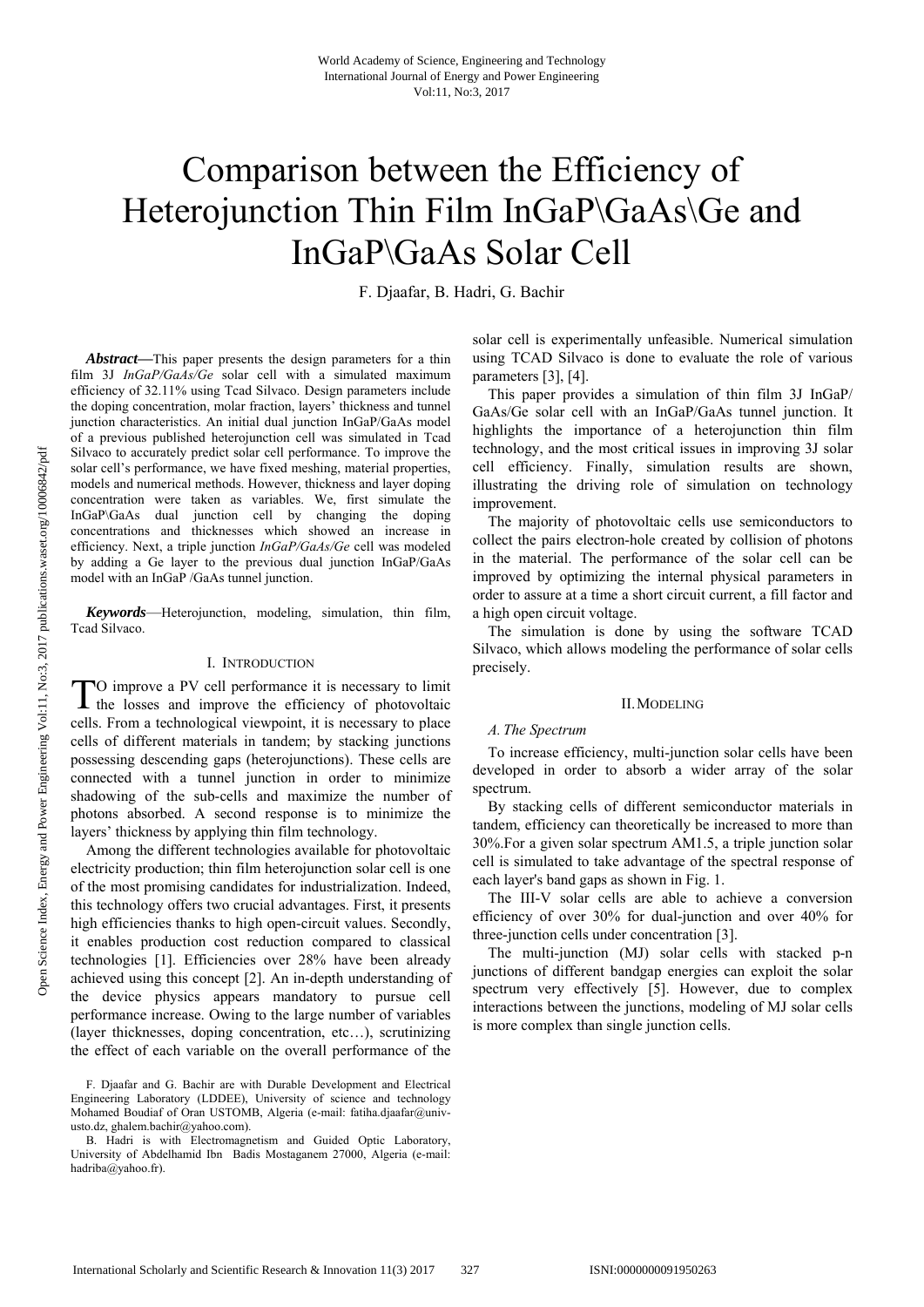

Fig. 1 Spectral Response of a Simulated Triple Junction InGaP/GaAs/Ge Solar Cell

#### *B. Mathematical Approach*

In order to understand solar cell issue, it is necessary to know about lights theories, interaction of light with materials, and how the electron and hole are produced in a pn junction, and consequently about creative current electricity. We used geometric optics in our calculation. In geometrical optic, light is defined by the rays. Every ray moves with a special amount of energy. Because of interaction of light with material, we need to know a formula that expresses the electrical field of ray at any place. We can also calculate such formula for any transmitted or reflected ray (we have used the transfer matrix method [4]). The transmission and reflection electrical field of the light can be calculated as clarified in  $(1)-(4)$ . Their coefficients are represented in  $(5)$  and  $(6)$   $[6]$ :

$$
E_r = \frac{n_2 \cos \theta_i - n_1 \cos \theta_t}{n_1 \cos \theta_t + n_2 \cos \theta_t} E_i
$$
(Parallel polarization) (1)

$$
E_t = \frac{2n_2\cos\theta_i}{n_1\cos\theta_t + n_2\cos\theta_i} E_i
$$
(Parallel polarization) (2)

$$
E_r = \frac{n_1 \cos \theta_i - n_2 \cos \theta_t}{n_1 \cos \theta_i + n_2 \cos \theta_t} E_i
$$
 (Perpendicular polarization) (3)

$$
E_t = \frac{2n_1\cos\theta_i}{n_1\cos\theta_i + n_2\cos\theta_t} E_i
$$
 (Perpendicular polarization) (4)

$$
R = \left(\frac{E_r}{E_i}\right)^2\tag{5}
$$

$$
T = \frac{\left(\frac{E_r}{E_i}\right)^2 (n_2 \cos \theta_t)}{n_1 \cos \theta_t} \tag{6}
$$

where  $E_i$ ,  $E_r$  and  $E_t$  refer to electric field of the incident wave, field of the reflected wave and field of the transmitted wave, respectively.  $R$  refers to the reflection coefficient and  $T$  refers to the transmission coefficient. While  $\theta_i$  is the angle of incidence,  $\theta_t$  is the angle of transmission;  $n_1$  and  $n_2$  refer to

the refractive index on the incident side and to the refractive index on the transmission side, respectively [4], [7]-[10].

Poisson's equation relates the electrostatic potential to the space charge density as shown in (7):

$$
\Delta(\varepsilon \Delta \varphi) = -\rho \tag{7}
$$

where  $\varphi$  is the electrostatic potential,  $\varepsilon$  is the local permittivity, and  $\rho$  is the local space charge density. The local space charge density is the sum of contributions from all mobile and fixed charges, including electrons, holes, and ionized impurities.

The continuity equations for electrons and holes are defined by [4], [5], [11], [12]:

$$
\partial n/\partial t = 1/q \ div \vec{j}_n + G_n - R_n \tag{8}
$$

$$
\partial p/\partial t = -1/q \ div \vec{j}_p + G_p - R_p \tag{9}
$$

n is the electron concentration and p is the hole concentration,  $\vec{j}_n$  is electron current density and  $\vec{j}_p$  is the hole current density.  $G_n$  is the generation rate for electrons and  $G_p$  is the generation rate for holes. Besides  $R_n$  referred to the recombination rate for electrons and  $R_n$  referred to the recombination rate for holes, and  $q$  is the magnitude of electron charge [13].

In the transport equations, the currents densities are defined by:

$$
\vec{j}_n = -q\mu_n n \nabla \Phi_n \tag{10}
$$

$$
\vec{J}_p = -q\mu_p n \nabla \Phi_p \tag{11}
$$

where  $\mu_n$  and  $\mu_p$  are the electron and hole mobilities;  $\phi_n$  and  $\phi_n$  are the electron and hole quasi-Fermi levels.

## *C.Material Properties for Different Layers*

Silvaco is a simulation software tool targeting the area of electronic design [1]. It is used to predict the electrical characteristics of heterojunction solar cells' structures. Simulation can help to gain time and money and give solar cell characteristics that are difficult to measure using experimentation [14]. The accuracy of this simulation tool depends very much on the accuracy of the material parameters used in building the solar cell model. Critical parameters needed for solar cell modeling in Tcad silvaco include band gap energy, electron and hole state densities, electron and hole mobility, permittivity, electron affinity.

Table I presents different material parameters which are used in the considered structure. These parameters have been produced by literature research and calculations as well as calibration from well-known cells. To produce optical transparency and maximum current conductivity between the top and bottom cells in multi-junction devices, all layers must have similar crystal, or lattice structures. It is extremely desirable to match the lattice constants of the various layers [1], [4], [9], [15], [16].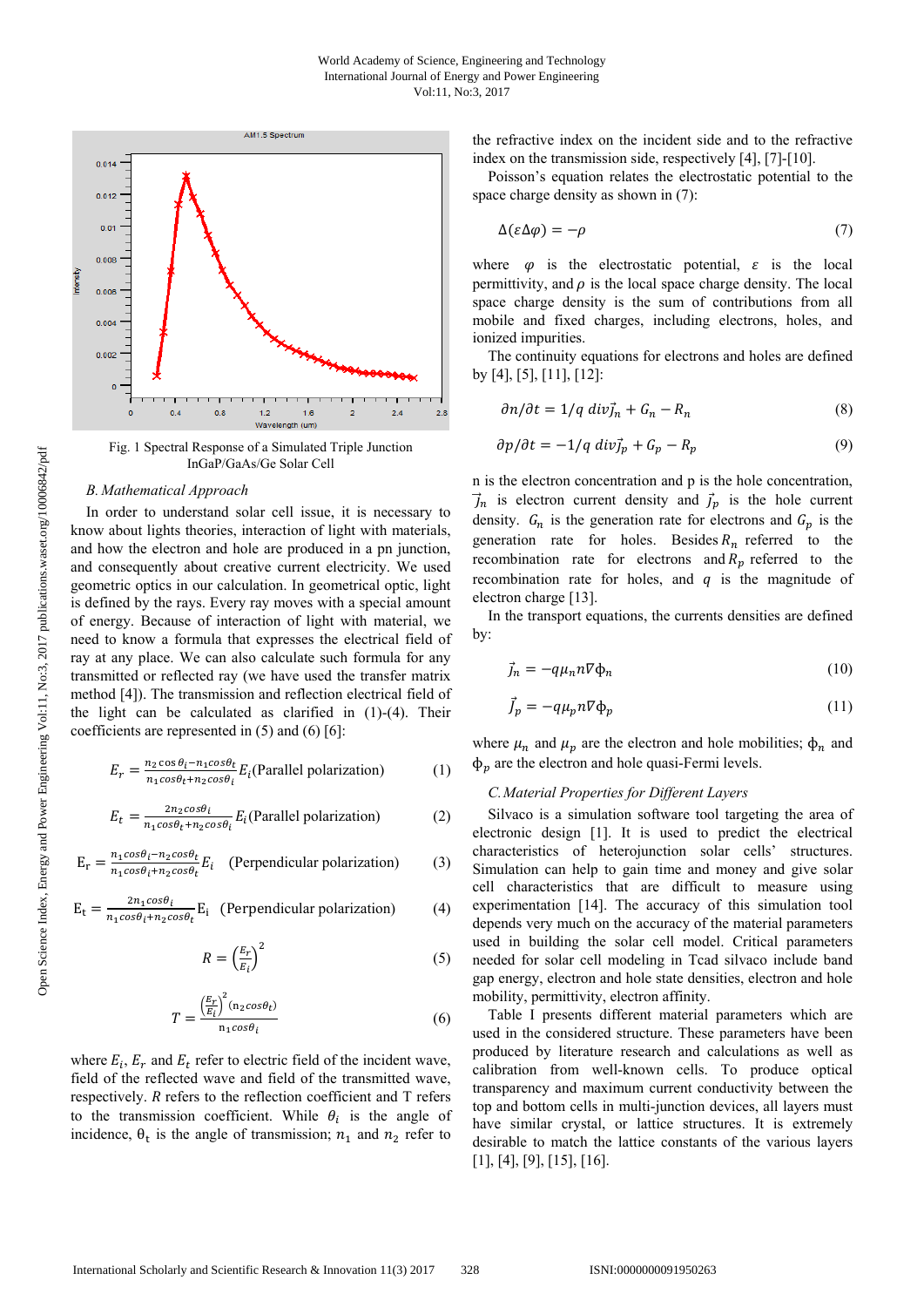| PARAMETERS FOR MATERIAL PROPERTIES OF DIFFERENT LAYERS                   |              |              |                |                |  |
|--------------------------------------------------------------------------|--------------|--------------|----------------|----------------|--|
| Material                                                                 | InGaP        | GaAs         | In AlAsP       | AlGaAs         |  |
| Band gap Eg (eV) at $300\textdegree K$                                   | 1.42         | 1.90         | 2.30           | 1.80           |  |
| Lattice constant $\alpha$ (Å)                                            | 5.65         | 5.65         | 5.65           | 5.64           |  |
| Permittivity $\varepsilon_s/\varepsilon_o$                               | 13.10        | 11.60        | 11.70          | 11.00          |  |
| Affinity $\varkappa$ (eV)                                                | 4.07         | 4.16         | 4.20           | 4.100          |  |
| e-mobility MUN (cm <sup>2</sup> /v×s)                                    | 8800         | 1945         | 2150           | 2000           |  |
| h+ mobility MUP $\text{(cm}^2/\text{v}\times\text{s)}$                   | 400          | 141          | 141            | 138            |  |
| Lifetime $(e)$ $(s)$                                                     | $1.10^{-09}$ | $1.10^{-09}$ | $1.10^{-07}$   | $1.10^{-09}$   |  |
| Lifetime $(h)$ $(s)$                                                     | $2.10^{-08}$ | $1.10^{-09}$ | $1.10^{-07}$   | $2*10^{-08}$   |  |
| Radiative recombination rate<br>Copt $(cm3 s-1)$                         | $\theta$     | $1.5*10-10$  | $1.5*10-10$    | $1.8*10^{-10}$ |  |
| Electron Auger coefficient<br>Augn (Cn-cm <sup>6</sup> s- <sup>1</sup> ) | $\Omega$     | $5*10^{-30}$ | $8.3*10^{-32}$ | $5*10^{30}$    |  |
| Hole Auger coefficient Augp<br>$(Cn-cm^6 s^{-1})$                        | $\Omega$     | $1*10^{-31}$ | $1.8*10^{-31}$ | $1*10^{-31}$   |  |
|                                                                          |              |              |                |                |  |



## III. SIMULATION RESULT

## *A.InGaP\GaAs (DJ) Simulation*

Model verification requires obtaining both the detailed design parameters of doping and thicknesses along with the performance results. Table II and Fig. 2 show simulation results under AM1.5 illumination.



Fig. 2 Schematic Diagram of InGaP/GaAs Dual- Junction Design [3]

Table II shows the extrapolated performance results for AM1.5 illumination.

| <b>TARLE II</b>                                            |        |                              |                    |  |  |
|------------------------------------------------------------|--------|------------------------------|--------------------|--|--|
| DUAL JUNCTION CELL PERFORMANCE, AM1.5 [3], [4], [12], [16] |        |                              |                    |  |  |
| $2$ Jcell M $1.5$                                          | Voc(V) | $\text{Jsc}(m\text{A/cm}^2)$ | Efficiency $(\% )$ |  |  |
| Published InGaP/GaAs cell                                  | 2.43   | 14.22                        | 23.33              |  |  |



Fig. 3 *I-V* Curve of 23% InGaP/GaAs solar cell

## *B.InGaP\GaAs\Ge (3J) Cell Simulation*

The initial model was constructed with three stacked Ge, GaAs, and InGaP cells [3]

The design of the multi-junction solar cell to be constructed is pushed by both the desire to have maximally efficient junction layers and the need to match the current produced in each junction layer under optimal conditions using ATLAS silvaco greatly by providing I-V characteristics and spectral responses. This allows the solar cell designer to adjust the parameters of the junction layers such as thickness to produce an optimal design. The thickness of the InGaP layer was varied to allow light to pass through the GaAs cell below it. The GaAs and the Ge layer could likewise vary their cell thicknesses to balance their currents.

Two Tunnel junctions InGaP/GaAs were also implemented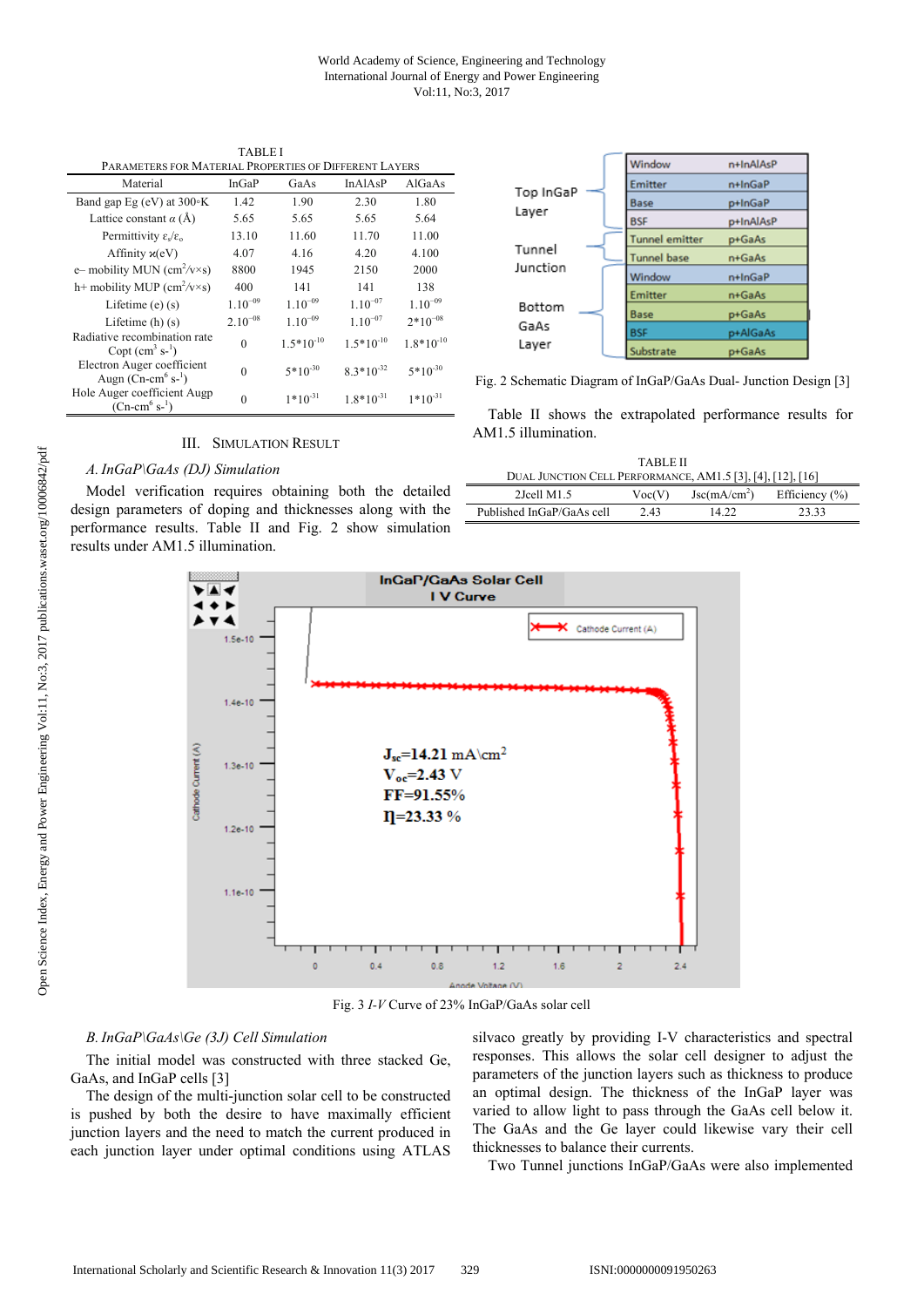and placed between each of the three cells in order to minimize shadowing of the sub-cells and maximize the number of photons absorbed [2], [8]. Some characteristics of this solar cell are shown in Table III.

The final heterojunction cell as simulated (Fig. 4) produced an efficiency of 32.11%. Fig. 5 shows the I-V characteristic of the cell.



Fig. 4 Schematic Diagram of InGaP/GaAs/Ge 3J Design

After simulating the InGaP\GaAs solar cell model, a 3J solar cell is simulated to find an optimal cell design parameters through a process of varying doping concentration levels and layer thicknesses. The InGaP, GaAs, Ge junctions were selected for optimization. Each junction has separate layers (Fig. 4) that have three independent variables, molar fraction, thickness and doping. TABLE III

Regions Materials Thickness( $\mu$ m) Doping(cm<sup>3</sup>) ) Affinity(eV)  $1$  InAlAsP  $0.03$   $1^{\circ}18$  $4.2$ 2 InGaP  $0.05$   $2^e$  $2^e18$  4.08 3 InGaP 0.55 10<sup>e</sup>18 4.08 4 InAlAsP 0.02 10<sup>e</sup>19 19 4.2 5 InGaP 0.02 8°19 4.08 6 GaAs  $0.02$  $3^e19$  4 7 InGaP  $0.04$  3<sup>e</sup>  $3^e 20$  4.08 8 GaAs  $0.55$   $1^e$  $1^e18$  4 9 GaAs  $3$   $1^e$  $1^{\circ}17$  4 10  $AlGaAs$  0.01  $10^{e}19$ 3.54 11  $InGaP$  0.02  $2^e17$ 4.08  $12$  GaAs  $0.02$  $2^e17$  4 13 InGaP 1  $8^e$ 15 4.08 14 Ge 0.2 6<sup>e</sup> 6<sup>e</sup>18 3.24 15 Ge 300 7<sup>e</sup>  $7^{\circ}17$  3.24

INGAP/GAAS/GE SOLAR CELL PARAMETERS

The parametric results from varying each parameter at room temperature (300 K) gives an optimum InGaP/GaAs/Ge with an optimal efficiency (32.10%) at 300 K shown in Table IV.

| <b>TABLE IV</b><br>3J SOLAR CELL PERFORMANCE, AM1.5G |                               |                   |  |  |
|------------------------------------------------------|-------------------------------|-------------------|--|--|
|                                                      | 3J thin film solar cell AM1.5 | Simulation result |  |  |
|                                                      | $V_{oc}(V)$                   | 2.51              |  |  |
|                                                      | $J_{sc}(mA)$                  | 14.21             |  |  |
|                                                      | $P_{max}(mW/cm^2)$            | 25.09             |  |  |
|                                                      | Fill factor $(\% )$           | 90.10             |  |  |
|                                                      | Efficiency (%)                | 32.1052           |  |  |



Fig. 5 *I-V* Curve of 32.11 % InGaP/GaAs/Ge solar cell

## IV. CONCLUSION In this paper, we gave much importance to extract the

parameters which are characteristics ( $V_{oc}$  and  $I_{sc}$ ) of the 3J solar cell using TCAD Silvaco. Simulations were carried on